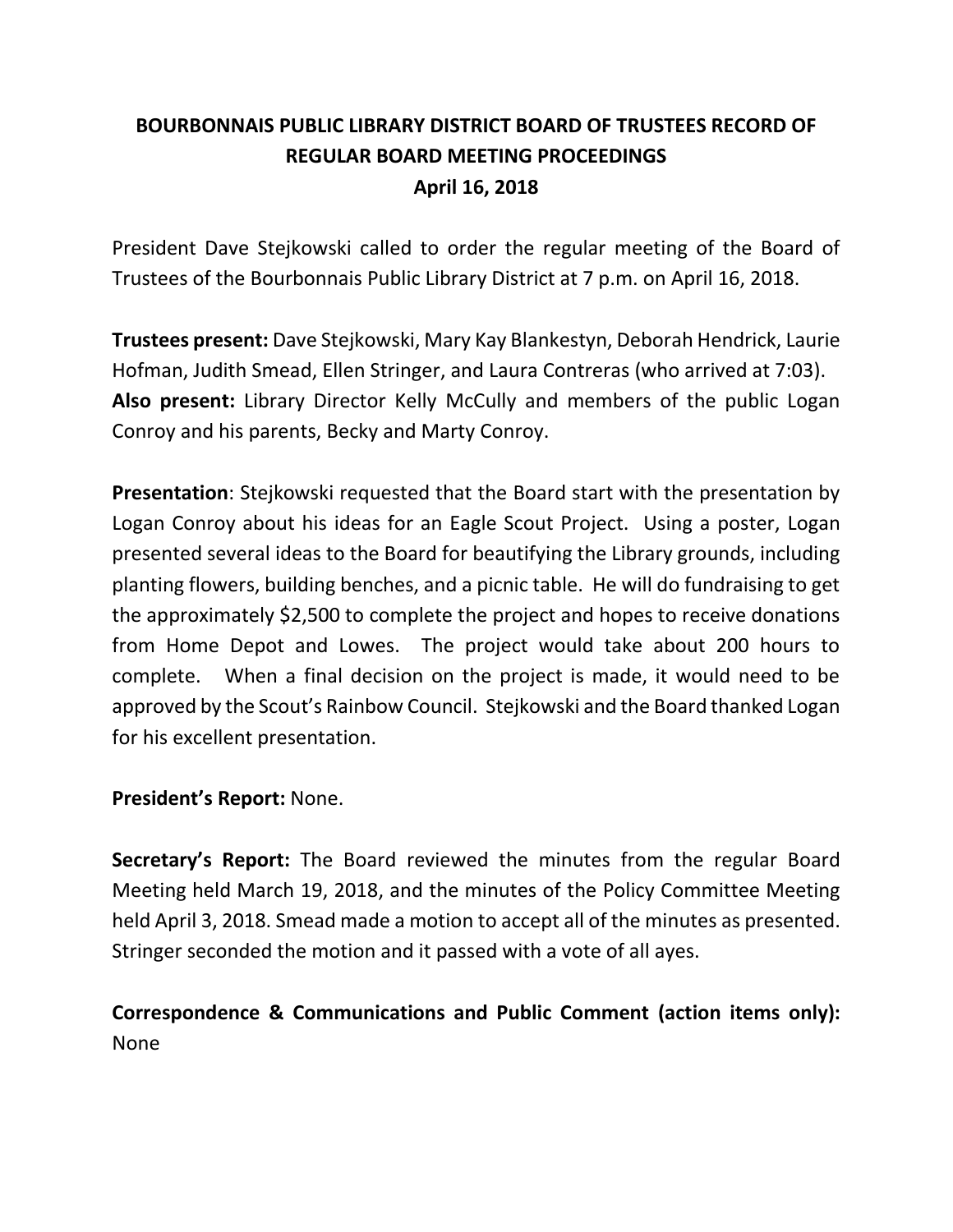**Financial Report:** Stringer reviewed the transactions and asked for any questions. There were none. Stejkowski made a motion to pay the bills as presented. Contreras seconded the motion. Stejkowski, Blankestyn, Contreras, Hendrick, Hofman, Smead and Stringer voted yes. The balance sheet will be submitted to the auditor.

#### **Director's Report:**

Deadlines: April 30, Statement of Economic Interest

Per Capita Grant: Director McCully reported the Library received the award letter for the FY2019 Library Per Capita Grant. The amount awarded will be \$30,302.50 and is a significant increase from the FY2018 award of \$18,822.46. The grant money must be used by June 30, 2019.

Marketing: The Library sent out eleven email blasts in March. Currently there are 758 people on the email list and 1091 likes on Facebook. The Library also now has an Instagram page.

Summer Reading Adventure: The Summer Reading Adventure will run from June 1 through July 31 and is a collaboration between the Adult, Teen, and Youth Services' Departments. The theme this year is *Reading Takes You Everywhere*.

Community Garden: Planting day will be Saturday, May 12, from 9 a.m.-12 p.m. Volunteers will receive breakfast, lunch, and a t-shirt.

Live Chat: In response to the discussion during the March 18 meeting on Chapter 8 "Public Services and Reference, and Reader's Advisory Services" from *Serving Our Public 3.0: Standards for Illinois Public Libraries*, the Library has added a live chat feature to the home page. Supervisors and Reference Assistants are available to respond to questions and comments during library hours. There will always be at least two people available. After hours the chat feature changes to an email option.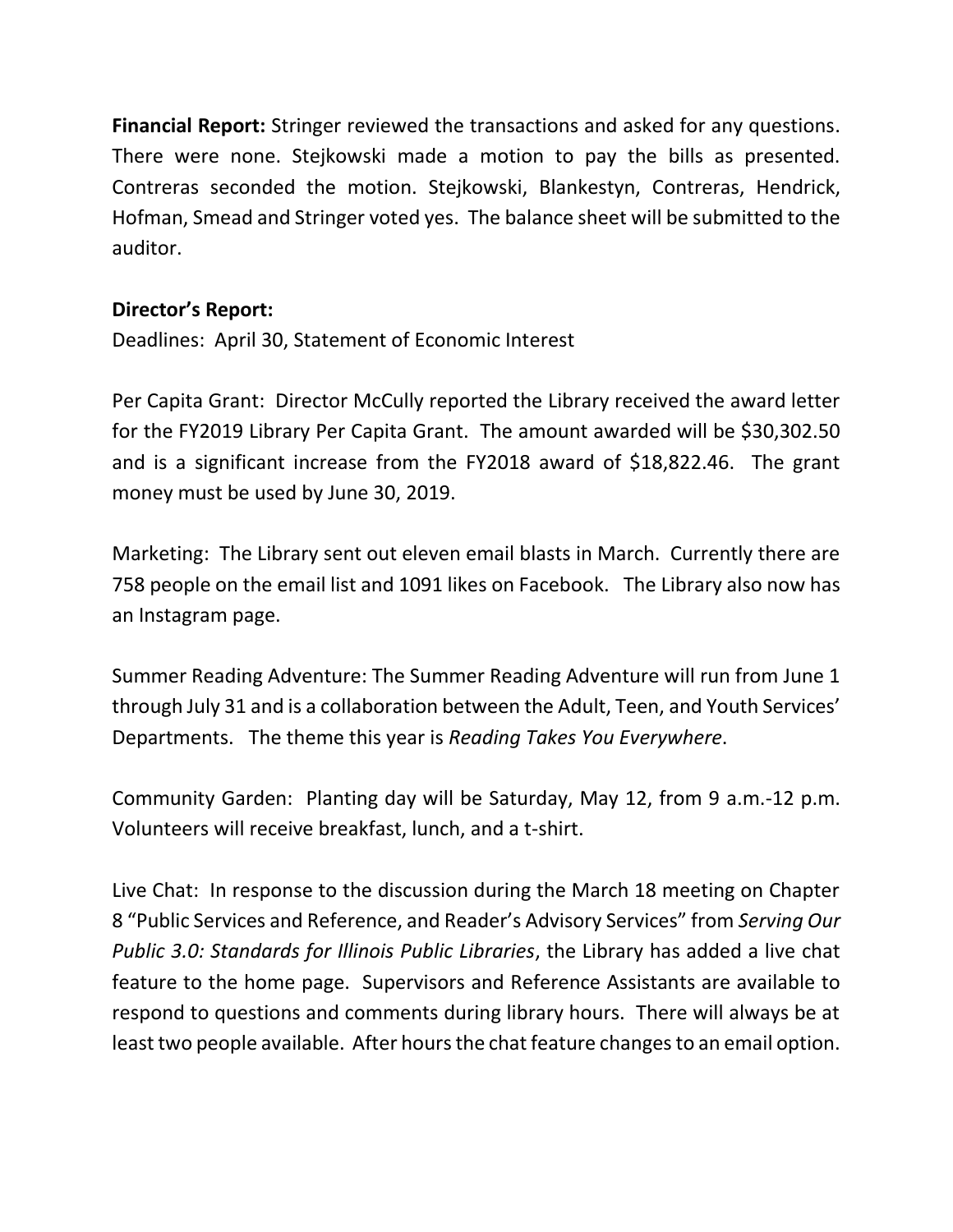NUWAV legal forms: The Library, at the cost of \$200, has made available an online resource for patrons to create their own legal forms. Patrons use the templates made available on the website. Library personnel cannot help or give advice on how to fill out the forms. There will be a disclaimer on the website stating the Library is not responsible for the accuracy of the legal forms.

Vacation: Director McCully will be on vacation April 19-23.

### **Committee Reports:**

**Personnel:** Set meeting date of Thursday, May 24, at 2:00 p.m. to discuss the Director's Evaluation. **Finance:** Set the date of Thursday, April 26, at 1:00 p.m. for Business Online Training with HomeStar. **Policy Committee:** None. **Building and Grounds:** None. **Long Range Planning:** None.

**Unfinished Business:** None.

#### **New Business:**

Resolution: As suggested at the February meeting, a motion was made by Stejkowski and seconded by Blankestyn to present a resolution to former Vice President Sandra Beaupre in honor of her years of service on the Library Board. Motion passed by a vote of all ayes.

Discuss and approve Eagle Scout Project: Blankestyn made a motion to accept Logan Conroy's Eagle Scout project. Hofman seconded the motion. Motion passed with a vote of all ayes. Director McCully will meet with Logan to finalize plans for the project.

Discuss and approve Full-Time Personnel Policy 02-04 *Retirement*: The Board reviewed the policy changes written by the Management Association. Smead made